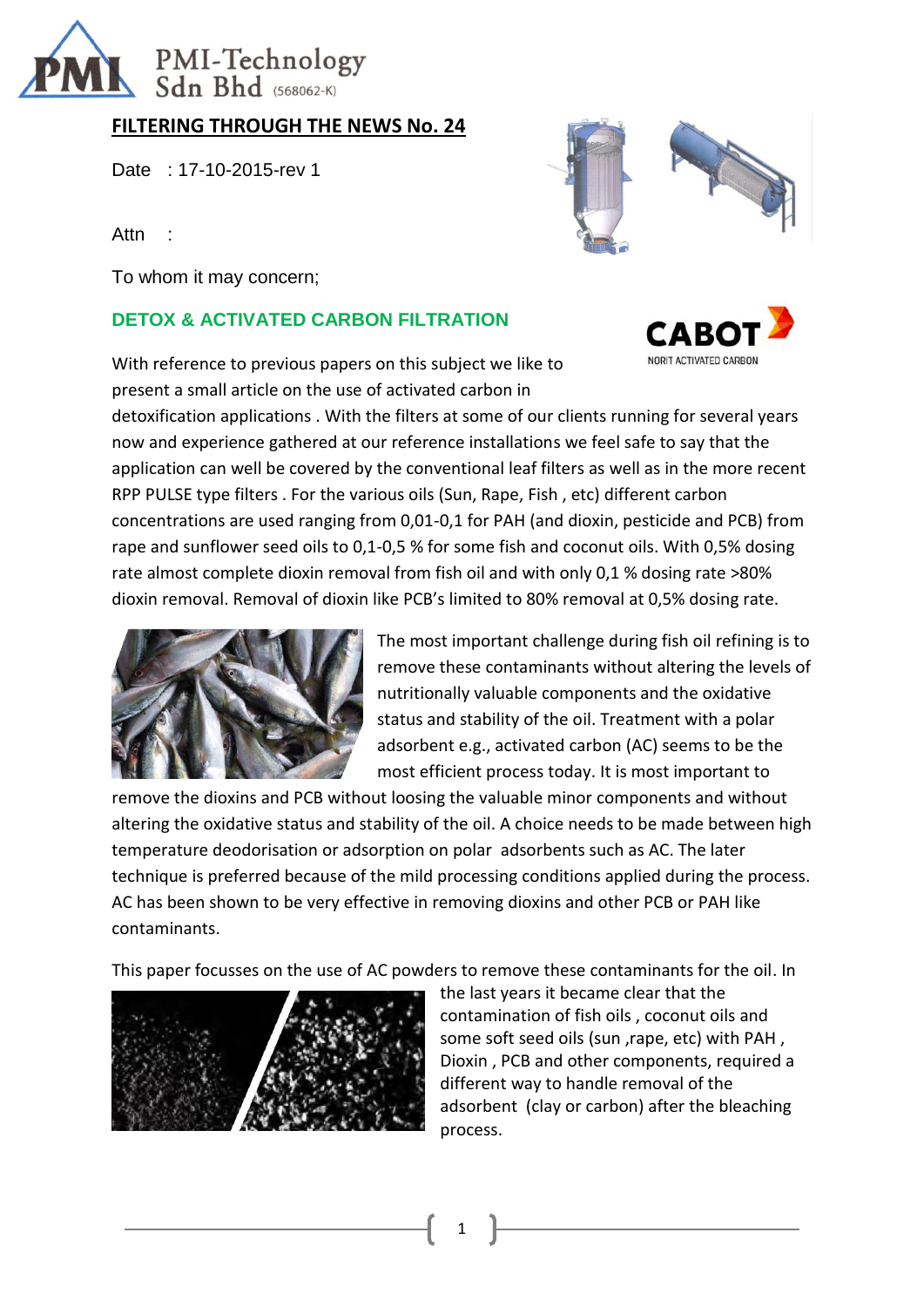

By removing the toxic matter from the oil the spend filter cake has become toxic waste and most refiners wanted to separately filter the AC to ensure a non contaminated cake stream. We have been involved at several tests on customer locations and it was found that the best way to handle the problem was a second filtration step after the main bleaching filters and before the deodorisation or polishing filtration.

The first and main bleaching will ensure that the oil is clean and non of the know contaminants are left . No soap ,phosphatide oxidation material will be present.

The selective use of small amounts special activated carbon in a separated "bleaching" vessel(Norit developed a special grade SA 4 PAH-HF with emphasis on filterability for this duty) and direct filtration on a Leaf filter or on the newly developed RPP pulse filter where cloth covered filter tubes showed excellent results in both final product specification as well as oil clarity.(new SA5 PAH-HF for cost efficiency).

It was initially only mend to be used in coconut oil known for it's smoky way of copra handling where the open fire caused to oil to be contaminated with PAH.

The fact that this also was seen at Sunflower seed oil mainly form Ukraine and Russia was a new phenomena. The way the seed was dried had everything to do with this high PAH level but don't forget the criminal acts seen in the palm oil industry where the oil was mixed with mineral oils (deliberately or by accident ??)

RPP pulse DCD type filters are now operating on this duty at locations in the Netherlands, Iceland , Spain, Poland, Russia, etc.

We have also a great number of clients that still work the "old" way i.e. they use a clay carbon mix either made by the plant based on the feed stock they have to treat or supplied by the clay manufacturer and already mixed AC with Bleaching Clay. **(Clariant Tonsil Exmex 119 clay / carbon.)**



#### **HOW TO PREPARE THE OIL**

The amount of AC added to the clay or even used in a separate AC beaching and filtration step was based or the requirements laid out in the EU regulated limits on PCB 's , Dioxins and PAH's (Poly aromatic hydrocarbons).

In most case AC dosage of 0,01 –0,05 % is aimed for and in exceptional cases 0,1 to even 0,5 % is possible but will reduce the filtration cycle time considerable.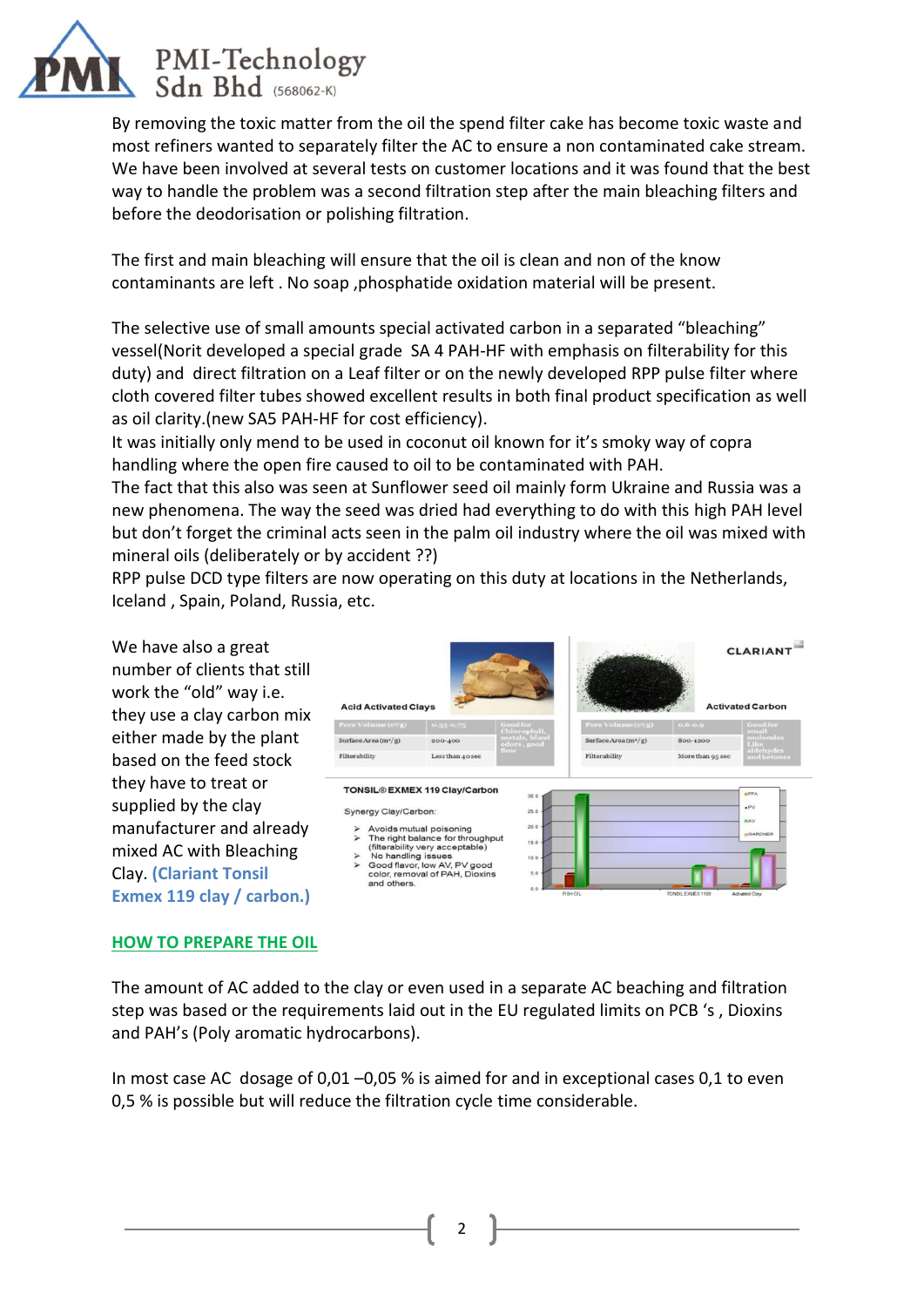

# **PMI-Technology**<br>Sdn Bhd (568062-K)



When mixed with conventional clay the mixture can be handled by the same filters as used in the filtration of **BLEACHER** bleaching clay. To ensure a proper filter cycle we would aim at minimal 4 hr cycle for continuously refined and bleached oil. **The filter screen we would recommend is the PZ80S panzer** weave with 80 micron retention.

weave with somicion retention:<br>This first and mainly used system will hold max 10 kg dry filter cake per sqm per cycle.

A second option is to filter the clay first but then install a second leaf filter of same size and configuration after the

bleaching filters. This will however require that this filter is pre-coated first before it is set on line. This pre-coat can be the already used bleaching clay (BE) or a separately chosen filter aid Perlite, DE /Kiesleguhr or Cellulose . Select a good grade that will stop all AC from slipping through the filter . We would recommend FW 60 , Standard filter cell or EFC 950 but speak to your local filter aid supplier.

Since the carbon is much finer than the conventional clay we will see reduced cake thickness on both a leaf or a tube Filter when used to filter the carbon mean mean about to mean and barbor. coat we need a firm cake in order to be able the drop the cake by means of vibration . The filters should be designed for a max 25 mm cake per cycle before cleaning.





The RPP pulse type filter can handle much thinner cakes and still discharges efficiently and good. For the sake of this paper we have assumed the use of NORIT AC products and for different brands we should run a test first. On the RPP filtervthe desighn is basedo n a max 10 mm cake thickness or could even be less if delta pressure over the filter elements indicates that cleaning becomes necessary. Depending on the activated carbon

dosage( $0.01 - 0.5$ %) we expect that the filters will be on stream for periods varying from 8  $-60$  hr. The cake load is assumed to be max 4 kg dry carbon per m<sup>2</sup> filter area and a maximum cake thickness of not more than 10 mm is most likely.

Cake is blown as dry as possible with N2/air at 2-3 bar pressure and 0,1 Nm3/m²/minute for a period of 10-15 minutes. Steam drying optional but this will result in alternative cloth selection and shorter cloth life. Note ; some clients use air to dry.

3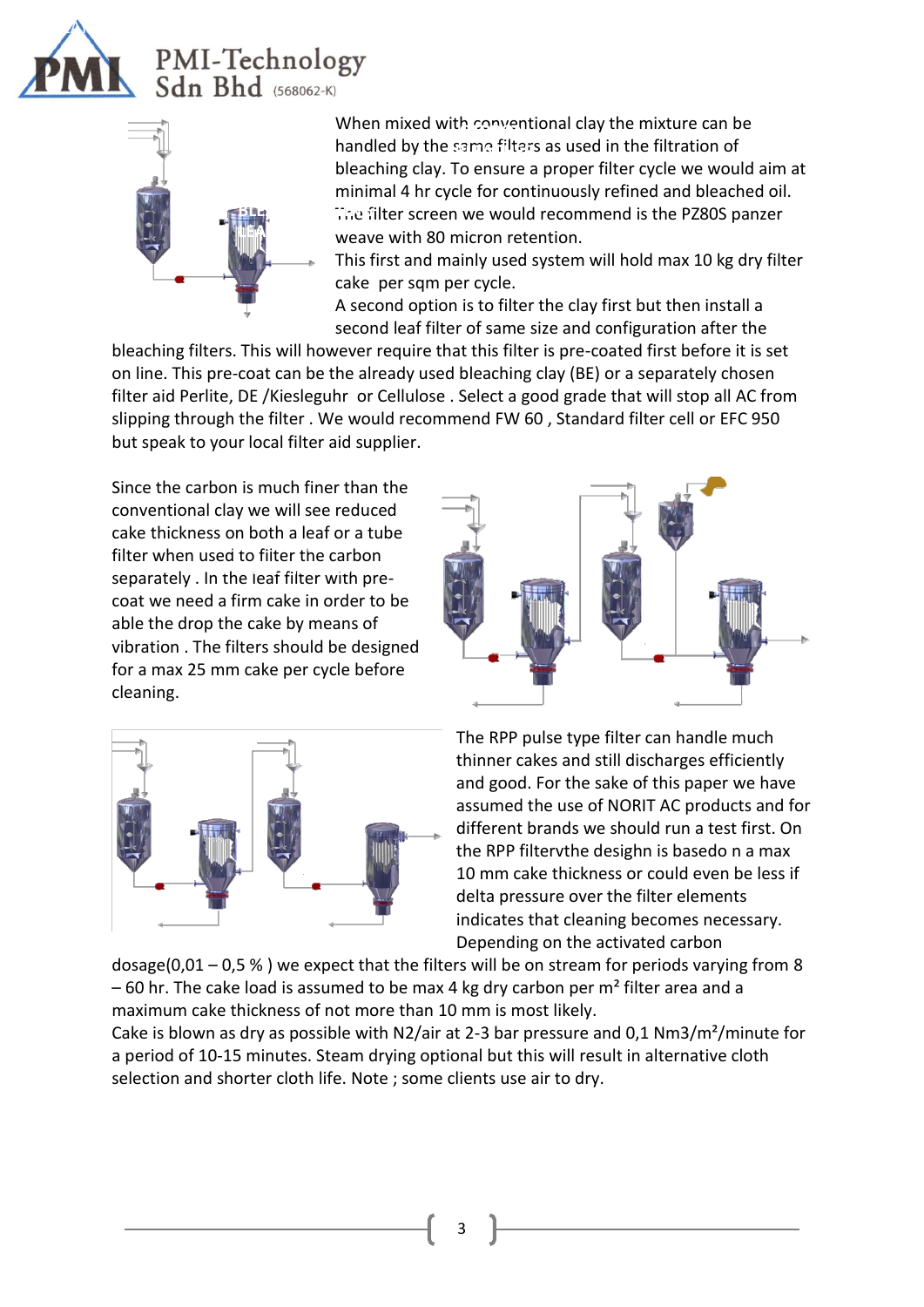

Contamination contents: **1) PAH.**

The old VEDIOL norm where the total PAH in ppb was limited to 25 ppb (heavy PAH below 5 ppb). Presently the EU regulations have been adopted and they say: BaP max. 2 ppb..



### **2) DIOXINE (EC Regulation 1881/2006)**

The total sum of Dioxines in the industry this is seen as;

- In crude fish oil the max acceptable level is  $6,00$  pg/g TEQ
- In refined fish oil the max acceptable level is  $2,00$  pg/g TEQ
- In Vegetable oil the max acceptable level is 0,75 pg/g TEQ

With the correct AC type Dioxines can be adsorbed well.

- > 95 % can be removed.
- Based on PAC treatment of fish oil

### **3) PCB (EC Regulation 1881/2006)**

The total sum of Dioxine like PCB's;

- Max 1,5 pg/g TEQ for vegetable oils.
- Max 10 pg/g TEQ for marine oils intended for human consumption.

Dioxin like PCB's are partly removed by AC

- Based on extensive research on fish oil
- Coplanar PCB's adsorb relatively good
- Mono-ortho PCB's adsorb weakly
- Total adsorbtion dioxin like PCB's 60-80%

The filtration of AC = Activated carbon is a well known and often practised step in the process of bleaching edible . vegetable / fish oil and will not require a change in process.

Relative simple filters can do the job and with the choice of a RPP pulse filter long filter cycles can be expected and a 100 % guaranteed separate removal f the BE (can be use in cattle feed and AC (=toxic and has to be dumped as land fill or better incinerated.

In other food related applications like sugar or sweetener industry the filtration of AC in their process is a standard step and we have over 100 filters installed the filtration of AC .